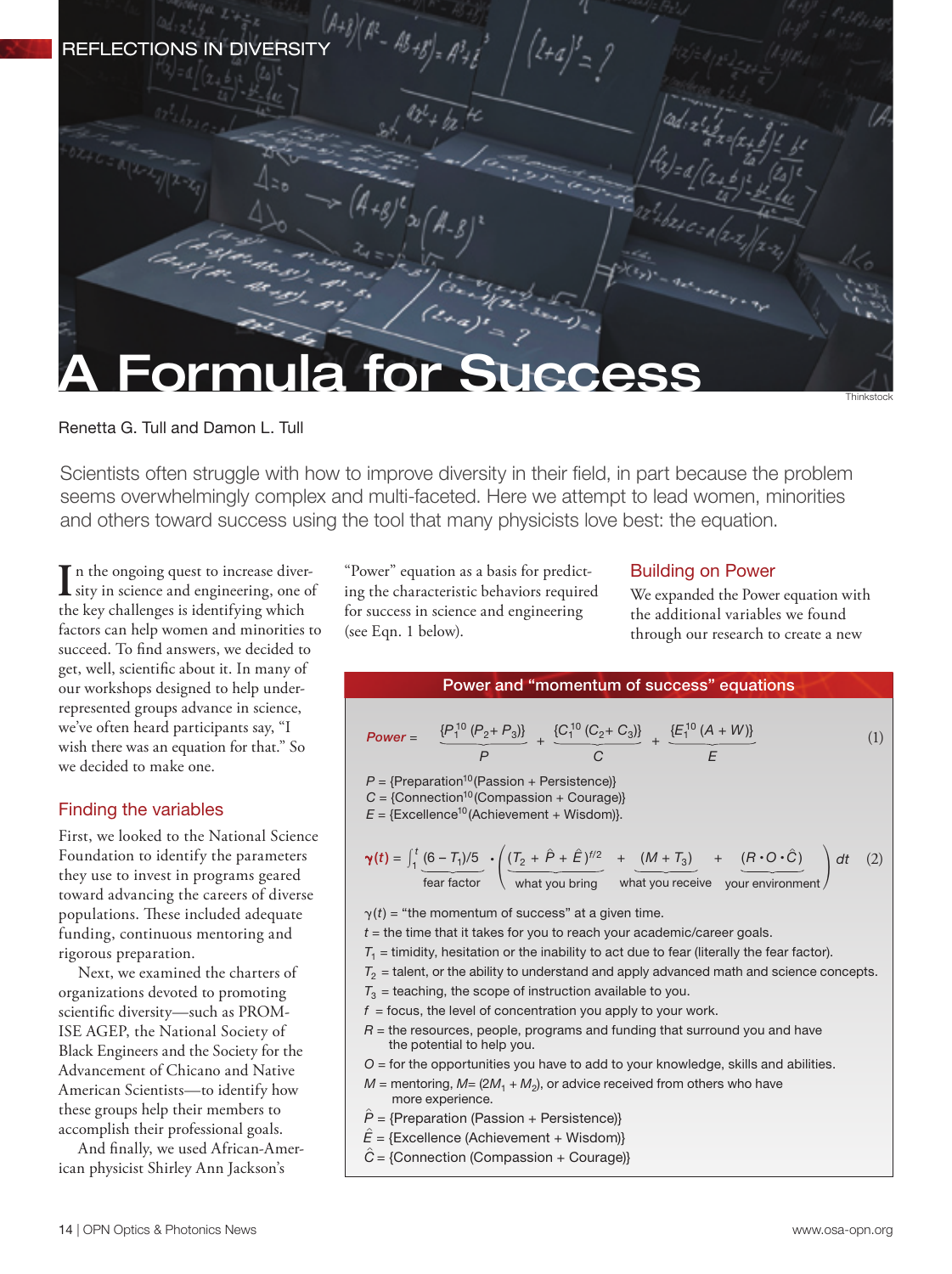formula for Success. While there is no magic "solution" for this formula, we feel that it can be a good tool to guide people in graduate school and beyond.

The first part of the process involves determining one's momentum of success, or the value of applying power over time (see Eqn. 2 on facing page).

Got all that? The momentum equation emphasizes that the appropriate application of these components over time will increase the likelihood of success. The objective is to continuously maximize  $\gamma(t)$ , representing an accumulation of skills, access to a supportive environment and one's willingness to utilize resources.

# Getting a quantitative result

First, you'll need to assign numerical values to each of the variables in the equation. Use the table to the right to gauge your perceptions of success characteristics. Apply the following scale to each of the statements in the table:

- 1. Strongly disagree
- 2. Disagree
- 3. Neither agree nor disagree
- 4. Agree
- 5. Strongly agree

When you're done, plug the numbers into the Success equation to get your  $\gamma$ (now), or success momentum, at the present instant. Then apply the following formula:

Success =  $log_{10}[\gamma(\text{now})]$ . (3)

## Here's how to interpret your score:

#### *If your score is low: < 2.38*

You have work to do in order to overcome barriers to success, such as distractions; difficulty with core concepts or skills; not being engaged with mentors; not participating in scientific organizations; and experiencing nervousness about presenting papers, connecting with professors or approaching others for help. Start with some of the easy fixes—such as attending more meetings, joining an

| Quantifying academic or professional success |                                                                                         |  |                     |  |  |
|----------------------------------------------|-----------------------------------------------------------------------------------------|--|---------------------|--|--|
|                                              | The fear factor                                                                         |  | My score<br>$(1-5)$ |  |  |
| $T_1$ = Timidity                             | I am intimidated by unfamiliar experiences,<br>allowing fear to prevent me from acting. |  |                     |  |  |
|                                              |                                                                                         |  |                     |  |  |

| What you bring                                |                                                                                                                                                                   |  |  |  |  |  |
|-----------------------------------------------|-------------------------------------------------------------------------------------------------------------------------------------------------------------------|--|--|--|--|--|
| $T_2$ = Talent                                | I am able to understand and apply advanced math,<br>engineering and science concepts.                                                                             |  |  |  |  |  |
| $P_1$ = Preparation                           | I apply hours of deliberate practice and regularly have<br>preliminary work completed in advance of classes/<br>meetings/conferences.                             |  |  |  |  |  |
| $P_2$ = Passion                               | I am self-directed in the depth and breadth of my pursuit<br>of solutions to problems in my research area.                                                        |  |  |  |  |  |
| $P_3$ = Persistence                           | I continue to pursue my goals with vigor after receiving<br>disappointing results (e.g., low grades, criticism, an<br>unfavorable review and failed experiments). |  |  |  |  |  |
| $E =$ Excellence                              | I regularly present work that is of the highest quality. It is<br>innovative and relevant.                                                                        |  |  |  |  |  |
| $A =$ Achievement                             | I successfully and thoroughly complete tasks on time or<br>ahead of time.                                                                                         |  |  |  |  |  |
| $W = W$ isdom                                 | I exhibit integrity, common sense and good judgment with<br>regard to professional relationships.                                                                 |  |  |  |  |  |
| $f =$ Focus                                   | I prioritize and concentrate on the task at hand without<br>conceding to distractions.                                                                            |  |  |  |  |  |
| What you receive                              |                                                                                                                                                                   |  |  |  |  |  |
| $M_1$ = Mentoring<br>from internal<br>mentors | I pursue and follow the advice of my faculty or direct<br>supervisors.                                                                                            |  |  |  |  |  |
| $M_2$ = Mentoring<br>from external<br>mentors | I pursue and follow advice from professional mentors<br>who are faculty members at another university or top<br>leaders in my research area.                      |  |  |  |  |  |
| $T_3$ = Teaching<br>and learning              | I pursue information to improve my understanding of<br>concepts in my field.                                                                                      |  |  |  |  |  |

#### Your environment

| $R =$ Resources     | I take advantage of resources that surround me (e.g.,<br>senior lab members, support programs, workshops<br>and supervisors).                |  |
|---------------------|----------------------------------------------------------------------------------------------------------------------------------------------|--|
| $O =$ Opportunities | I take advantage of opportunities that add to my<br>resources, knowledge, skills and abilities (e.g.,<br>internships and conferences).       |  |
| $C_1$ = Connections | I have a strong network of colleagues, peers and<br>acquaintances who know about my work and can attest<br>to its quality.                   |  |
| $C_2$ = Compassion  | I respect my peers and colleagues and care about their<br>well-being.                                                                        |  |
| $C_3$ = Courage     | I am comfortable with asking questions and seeking<br>answers from colleagues who have more experience,<br>even when they seem intimidating. |  |